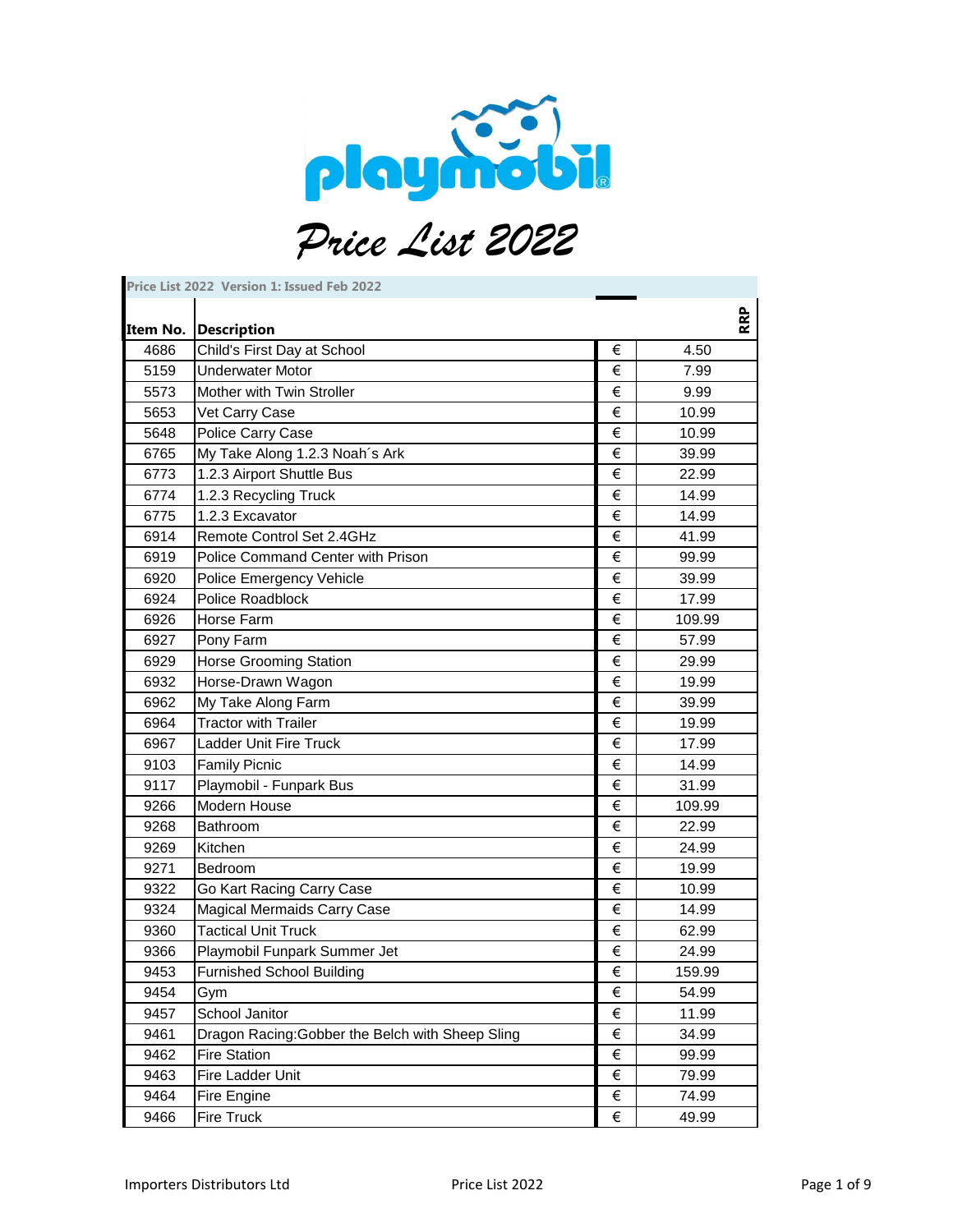| 9468  | Firefighters with Water Pump            | € | 22.99  |
|-------|-----------------------------------------|---|--------|
| 9475  | Lucky's Happy Home                      | € | 109.99 |
| 9476  | Lucky's Bedroom                         | € | 29.99  |
| 9478  | Lucky & Spirit with Horse Stall         | € | 22.99  |
| 9502  | Playmobil FunparkPick Upwith Camper     | € | 29.99  |
| 70048 | Rescue Helicopter                       | € | 39.99  |
| 70049 | Ambulance with Flashing Lights          | € | 54.99  |
| 70066 | Porsche 911 Carrera 4S Police           | € | 59.99  |
| 70081 | <b>Rescue Firefighters</b>              | € | 5.99   |
| 70088 | <b>Family Camper</b>                    | € | 62.99  |
| 70108 | Dino Explorer                           | € | 14.99  |
| 70112 | Sunburnt Swimmer                        | € | 8.99   |
| 70125 | Shovel Excavator                        | € | 17.99  |
| 70126 | Dump Truck                              | € | 17.99  |
| 70129 | <b>Family Home</b>                      | € | 49.99  |
| 70140 | Fire Rescue with Personal Watercraft    | € | 74.99  |
| 70141 | Water Rescue with Dog                   | € | 37.99  |
| 70142 | Environmental Expedition with Dive Boat | € | 27.99  |
| 70143 | Diver Rescue with Drone                 | € | 21.99  |
| 70144 | Kitesurfer Rescue with Speedboat        | € | 19.99  |
| 70145 | <b>Diving Scooter</b>                   | € | 10.99  |
| 70176 | Volkswagen T1 Camping Bus               | € | 49.99  |
| 70177 | Volkswagen Beetle                       | € | 39.99  |
| 70179 | My First Train Set                      | € | 62.99  |
| 70180 | My Take Along Barn                      | € | 34.99  |
| 70181 | Car with Horse Trailer                  | € | 22.99  |
| 70184 | <b>Construction Truck with Garage</b>   | € | 27.99  |
| 70190 | Large Hospital                          | € | 169.99 |
| 70191 | <b>Furnished Hospital Wing</b>          | € | 99.99  |
| 70192 | Children's Hospital Room                | € | 17.99  |
| 70193 | Patient in Wheelchair                   | € | 8.99   |
| 70205 | Large Dollhouse                         | € | 179.99 |
| 70206 | <b>Family Kitchen</b>                   | € | 25.99  |
| 70207 | Comfortable Living Room                 | € | 19.99  |
| 70208 | Bedroom with Sewing Corner              | € | 25.99  |
| 70209 | Teenager's Room                         | € | 17.99  |
| 70210 | <b>Nursery</b>                          | € | 17.99  |
| 70211 | Bathroom with Tub                       | € | 17.99  |
| 70220 | <b>Grand Castle of Novelmore</b>        | € | 199.99 |
| 70221 | <b>Burnham Raiders Fortress</b>         | € | 159.99 |
| 70222 | <b>Novelmore Fortress</b>               | € | 99.99  |
| 70223 | Temple of Time                          | € | 34.99  |
| 70267 | Splish Splash Water Park                | € | 67.99  |
| 70268 | Water Wheel Carousel                    | € | 27.99  |
| 70269 | Water Seesaw with Watering Can          | € | 22.99  |
| 70270 | Water Slide                             | € | 17.99  |
| 70271 | Duck Family                             | € | 11.99  |
| 70273 | DuoPack Pirate and Redcoat              | € | 5.99   |
| 70280 | Rainbow Daycare                         | € | 79.99  |
| 70281 | Adventure Playground                    | € | 39.99  |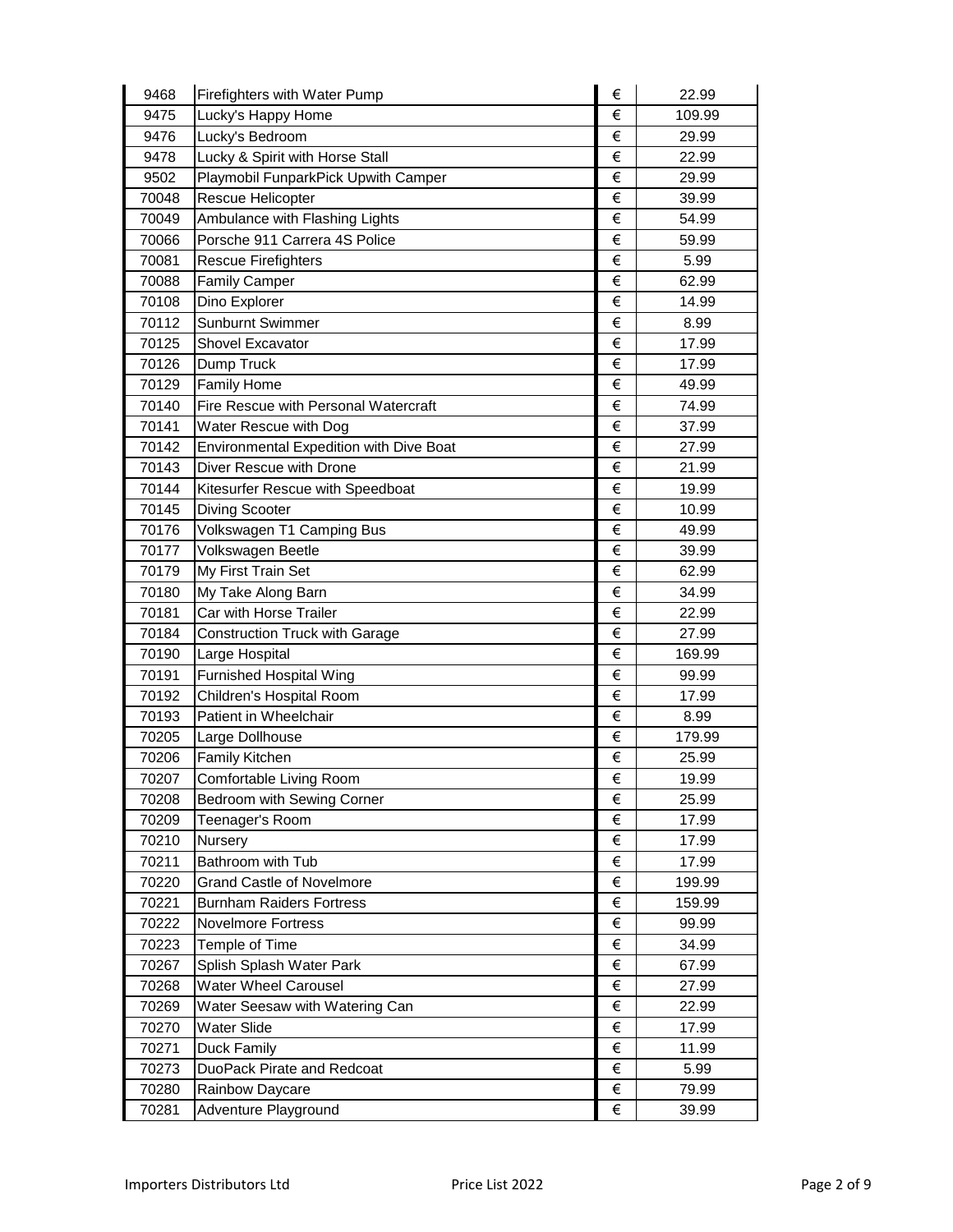| 70282 | <b>Toddler Room</b>                          | € | 22.99  |
|-------|----------------------------------------------|---|--------|
| 70283 | <b>Children with Costumes</b>                | € | 14.99  |
| 70284 | Mother with Children                         | € | 11.99  |
| 70286 | SCOOBY-DOO! Mystery Machine                  | € | 59.99  |
| 70287 | SCOOBY-DOO! Scooby & Shaggy with Ghost       | € | 14.99  |
| 70310 | Fire Rescue Carry Case                       | € | 10.99  |
| 70317 | Back to the Future DeLorean                  | € | 59.99  |
| 70361 | SCOOBY-DOO! Adventure in the Mystery Mansion | € | 119.99 |
| 70362 | SCOOBY-DOO! Adventure in the Cemetery        | € | 57.99  |
| 70363 | SCOOBY-DOO! Dinner with Shaggy               | € | 17.99  |
| 70377 | <b>Street Performer</b>                      | € | 4.99   |
| 70378 | Dwarf Knight                                 | € | 4.99   |
| 70379 | Fairy Researcher                             | € | 4.99   |
| 70380 | Boys with Motorcycle                         | € | 4.99   |
| 70381 | <b>Baker with Dessert Table</b>              | € | 4.99   |
| 70382 | Fighter with Tiger                           | € | 4.99   |
| 70391 | Novelmore Mobile Fortress                    | € | 44.99  |
| 70393 | <b>Burnham Raiders Fire Ram</b>              | € | 34.99  |
| 70399 | My Take Along Preschool                      | € | 44.99  |
| 70400 | Fairy Playground                             | € | 19.99  |
| 70401 | Unicorn Carriage with Fairy                  | € | 8.99   |
| 70402 | Fairy Friend with Fawn                       | € | 5.50   |
| 70403 | Fairy Friend with Fox                        | € | 5.50   |
| 70404 | <b>Rider with Horse</b>                      | € | 5.50   |
| 70405 | <b>Animal Train</b>                          | € | 22.99  |
| 70406 | Dog Train Car                                | € | 11.99  |
| 70407 | Vet with Dog                                 | € | 5.50   |
| 70408 | Police Officer with Dog                      | € | 5.50   |
| 70410 | Boy with Pony                                | € | 5.50   |
| 70447 | Large Princess Castle                        | € | 199.99 |
| 70448 | <b>Princess Castle</b>                       | € | 99.99  |
| 70449 | Horse-Drawn Carriage                         | € | 27.99  |
| 70450 | <b>Riding Lessons</b>                        | € | 34.99  |
| 70451 | Castle Bakery                                | € | 28.99  |
| 70452 | Music Room                                   | € | 14.99  |
| 70453 | Royal Bedroom                                | € | 22.99  |
| 70454 | Dressing Room                                | € | 22.99  |
| 70455 | Dining Room                                  | € | 22.99  |
| 70506 | Pirate Adventure Play Box                    | € | 22.99  |
| 70509 | Magical Mermaid Play Box                     | € | 22.99  |
| 70510 | Pony Shelter with Mobile Home                | € | 57.99  |
| 70511 | Car with Pony Trailer                        | € | 44.99  |
| 70512 | Adventure Pony Ride                          | € | 22.99  |
| 70514 | Collectible Icelandic Pony                   | € | 11.99  |
| 70515 | Collectible Lewitzer Pony                    | € | 11.99  |
| 70516 | Collectible Connemara Pony                   | € | 11.99  |
| 70518 | <b>Mobile Farrier</b>                        | € | 44.99  |
| 70519 | Pony Café                                    | € | 34.99  |
| 70521 | Collectible German Riding Pony               | € | 11.99  |
| 70522 | Collectible Classic Pony                     | € | 11.99  |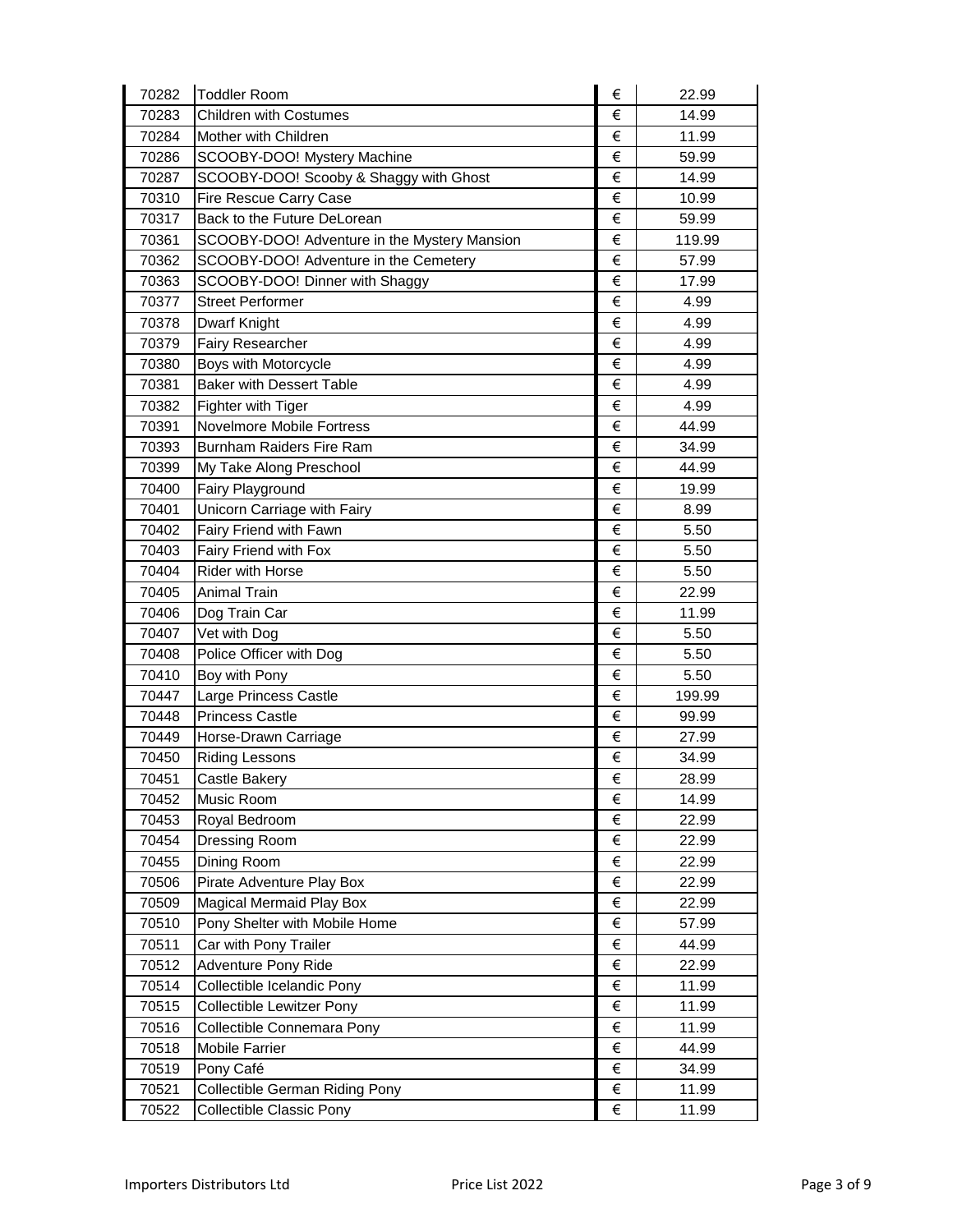| 70523 | Collectible Welsh Pony                           | € | 11.99  |
|-------|--------------------------------------------------|---|--------|
| 70528 | <b>Construcion Site Carry Case</b>               | € | 14.99  |
| 70529 | Fairy Unicorn Carry Case                         | € | 14.99  |
| 70530 | Puppy Playtime Carry Case                        | € | 10.99  |
| 70531 | Nursery Carry Case                               | € | 10.99  |
| 70548 | Star Trek - U.S.S. Enterprise NCC-1701           | € | 499.99 |
| 70549 | <b>Stunt Show Bull Monster Truck</b>             | € | 57.99  |
| 70550 | <b>Stunt Show Shark Monster Truck</b>            | € | 57.99  |
| 70551 | <b>Stunt Show Crash Car</b>                      | € | 34.99  |
| 70552 | <b>Stunt Show Service Tent</b>                   | € | 27.99  |
| 70553 | Stunt Show Motocross with Fiery Wall             | € | 17.99  |
| 70554 | <b>Stunt Show Fire Quad</b>                      | € | 14.99  |
| 70568 | <b>Prison Escape</b>                             | € | 49.99  |
| 70569 | Police Parachute Search                          | € | 34.99  |
| 70570 | Police Off-Road Car with Jewel Thief             | € | 27.99  |
| 70571 | <b>Special Operations Police Robot</b>           | € | 22.99  |
| 70572 | <b>Bank Robber Chase</b>                         | € | 17.99  |
| 70573 | Police Bicycle with Thief                        | € | 11.99  |
| 70575 | Helicopter Pursuit with Runaway Van              | € | 67.99  |
| 70576 | Advent Calendar - Back to the Future Part III    | € | 37.99  |
| 70577 | Police Go-Kart Escape                            | € | 34.99  |
| 70578 | James Bond Aston Martin DB5 - Goldfinger Edition | € | 79.99  |
| 70597 | Welder                                           | € | 4.99   |
| 70598 | Pirate with Raft                                 | € | 4.99   |
| 70599 | <b>Fairy Stilt Walker</b>                        | € | 4.99   |
| 70600 | <b>Special Operations Agent</b>                  | € | 4.99   |
| 70601 | <b>Bicycle Excursion</b>                         | € | 4.99   |
| 70602 | Western Horseback Ride                           | € | 4.99   |
| 70609 | <b>Water Park with Slides</b>                    | € | 57.99  |
| 70610 | Small Pool with Water Sprayer                    | € | 39.99  |
| 70611 | Children's Pool with Slide                       | € | 27.99  |
| 70612 | <b>Paddle Boat Rental</b>                        | € | 27.99  |
| 70613 | Swimming Island                                  | € | 19.99  |
| 70614 | Crêpe Cart                                       | € | 14.99  |
| 70623 | Dino Rock                                        | € | 159.99 |
| 70624 | T-Rex: Battle of the Giants                      | € | 79.99  |
| 70625 | Spinosaurus: Double Defense Power                | € | 57.99  |
| 70626 | Saichania: Invasion of the Robot                 | € | 67.99  |
| 70627 | Triceratops: Battle for the Legendary Stones     | € | 39.99  |
| 70628 | Pteranodon: Drone Strike                         | € | 34.99  |
| 70629 | Deinonychus: Ready for Battle                    | € | 19.99  |
| 70630 | Playmobil Funpark Yacht                          | € | 49.99  |
| 70633 | Back to the Future Marty s Pick-up Truck         | € | 49.99  |
| 70631 | PLAYMOBIL XXL PIRATE RICO                        | € | 29.99  |
| 70634 | Back to the Future Part II Hoverboard Chase      | € | 39.99  |
| 70641 | <b>Burnham Raiders Fire Ship</b>                 | € | 57.99  |
| 70642 | Novelmore Knights Airship                        | € | 44.99  |
| 70644 | Keychain Star Trek Mr. Spock                     | € | 5.99   |
| 70645 | Keychain A-Team B.A.                             | € | 5.99   |
| 70646 | Keychain Pirate 'Rico'                           | € | 5.99   |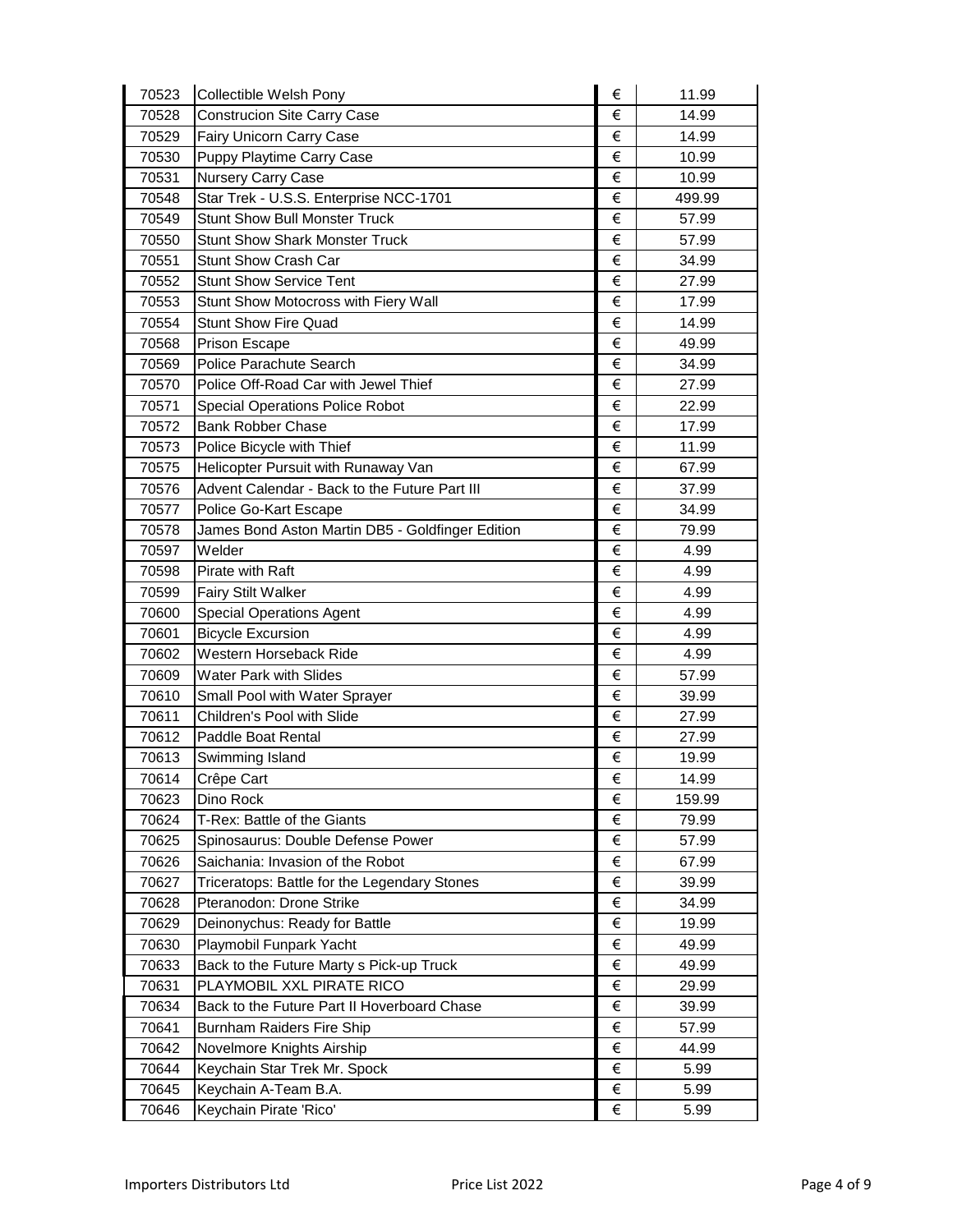| 70647 | Keychain Novelmore Prince Arwynn                              | € | 5.99   |
|-------|---------------------------------------------------------------|---|--------|
| 70648 | Keychain Policeman                                            | € | 5.99   |
| 70649 | Keychain Fireman                                              | € | 5.99   |
| 70650 | <b>Keychain Princess</b>                                      | € | 5.99   |
| 70651 | Keychain Horse Rider                                          | € | 5.99   |
| 70652 | Keychain Mermaid                                              | € | 5.99   |
| 70669 | Police Figure Set                                             | € | 10.99  |
| 70670 | Thief Figure Set                                              | € | 10.99  |
| 70671 | Novelmore Knights Set                                         | € | 10.99  |
| 70672 | <b>Burnham Raiders Set</b>                                    | € | 10.99  |
| 70673 | Space Ranger Gift Set                                         | € | 8.99   |
| 70674 | <b>Bike Workshop Gift Set</b>                                 | € | 8.99   |
| 70675 | Rabbit Pen Gift Set                                           | € | 8.99   |
| 70676 | Dog Trainer Gift Set                                          | € | 8.99   |
| 70677 | <b>Fashion Boutique Gift Set</b>                              | € | 8.99   |
| 70678 | <b>Treasure Diver Gift Set</b>                                | € | 8.99   |
| 70682 | Ponies with Foals                                             | € | 11.99  |
| 70683 | Pony Set                                                      | € | 13.99  |
| 70690 | <b>DuoPack Water Park Swimmers</b>                            | € | 5.99   |
| 70693 | DuoPack Velociraptor with Dino Catcher                        | € | 5.99   |
| 70697 | Rodeo Pru                                                     | € | 14.99  |
| 70698 | Rodeo Abigail                                                 | € | 11.99  |
| 70707 | SCOOBY-DOO! Adventure with Witch Doctor                       | € | 17.99  |
| 70709 | SCOOBY-DOO! Adventure with Black Knight                       | € | 14.99  |
| 70710 | SCOOBY-DOO! Adventure with Ghost Clown                        | € | 14.99  |
| 70711 | SCOOBY-DOO! Collectible Pilot Figure                          | € | 6.99   |
| 70712 | SCOOBY-DOO! Collectible Firefighter Figure                    | € | 6.99   |
| 70713 | SCOOBY-DOO! Collectible Lifeguard Figure                      | € | 6.99   |
| 70714 | SCOOBY-DOO! Collectible Police Figure                         | € | 6.99   |
| 70715 | SCOOBY-DOO! Collectible Vampire Figure                        | € | 6.99   |
| 70716 | SCOOBY-DOO! Collectible Samurai Figure                        | € | 6.99   |
| 70717 | SCOOBY-DOO! Mystery Figures (Series 2)                        | € | 3.50   |
| 70727 | Dragon Racing: Hiccup and Toothless                           | € | 34.99  |
| 70728 | Dragon Racing: Astrid and Stormfly                            | € | 34.99  |
| 70729 | Dragon Racing: Fishlegs and Meatlug                           | € | 39.99  |
| 70732 | PLAYMOBIL Figures Series 21 - Boys                            | € | 2.50   |
| 70733 | PLAYMOBIL Figures Series 21 - Girls                           | € | 2.50   |
| 70734 | PLAYMOBIL-Figures Boys (Series 22)                            | € | 2.50   |
| 70735 | PLAYMOBIL-Figures Girls (Series 22)                           | € | 2.50   |
| 70745 | Violet Vale - Wizard Tower                                    | € | 109.99 |
| 70746 | Violet Vale - Demon Lair                                      | € | 67.99  |
| 70747 | Violet Vale - Plant Magician                                  | € | 11.99  |
| 70748 | Violet Vale - Demon Patrol                                    | € | 27.99  |
| 70749 | Violet Vale - Air Magician                                    | € | 11.99  |
| 70750 | The A-Team Van                                                | € | 79.99  |
| 70751 | Sal'ahari Sands - Skeleton Army Temple                        | € | 67.99  |
| 70752 | Skeleton Surprise Box - Sal'ahari Sands Skeletton Warrior (Se | € | 9.99   |
| 70764 | Porsche 911 GT3 Cup                                           | € | 59.99  |
| 70765 | Porsche Mission E                                             | € | 79.99  |
| 70769 | Cargo Ship with Boat                                          | € | 119.99 |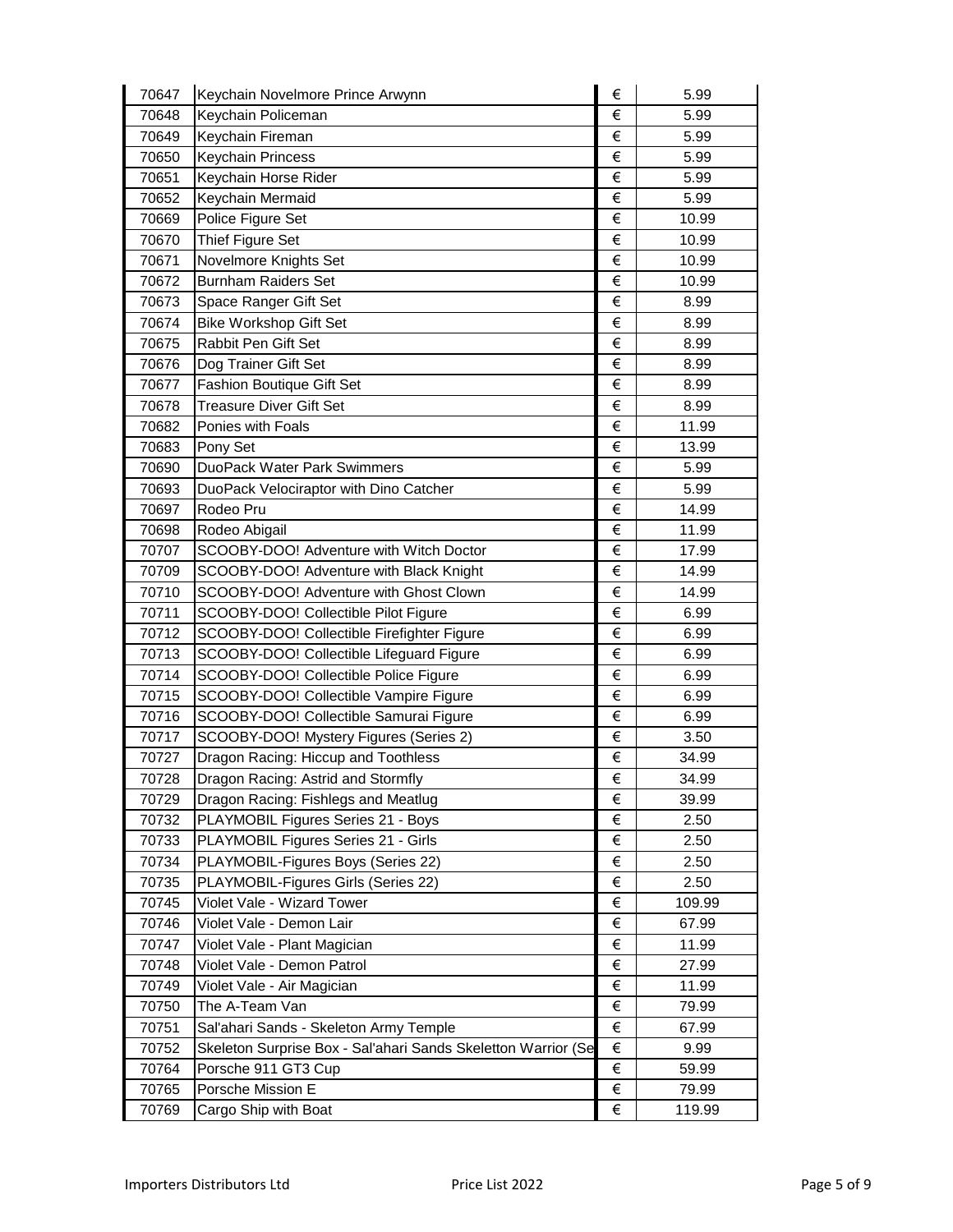| 70770          | Cargo Crane with Container                             | €      | 84.99         |
|----------------|--------------------------------------------------------|--------|---------------|
| 70771          | Truck with Cargo Container                             | €      | 79.99         |
| 70772          | Forklift with Freight                                  | €      | 34.99         |
| 70773          | <b>Freight Storage</b>                                 | €      | 22.99         |
| 70774          | Container Manufacturer                                 | €      | 17.99         |
| 70775          | <b>Customs Check</b>                                   | €      | 11.99         |
| 70776          | Advent Calendar - Bathtime Fun Police Diving Mission   | €      | 27.99         |
| 70777          | Advent Calendar - Bathtime Fun Magical Mermaids        | €      | 27.99         |
| 70778          | Advent Calendar Novelmore - Dario's Workshop           | €      | 49.99         |
| 70779          | Police Seaplane                                        | €      | 49.99         |
| 70780          | Police Jet with Drone                                  | €      | 37.99         |
| 70781          | Police Parachute with Amphibious Vehicle               | €      | 26.99         |
| 70782          | Police Jet Pack with Boat                              | €      | 19.99         |
| 70799          | <b>Community Tree</b>                                  | €      | 179.99        |
| 70800          | <b>Magical Energy Source</b>                           | €      | 149.99        |
| 70801          | Tree Of Wisdom                                         | €      | 99.99         |
| 70802          | Knight Fairy with Soul Animal                          | €      | 14.99         |
| 70803          | Crystal Fairy And Bat Fairy with Soul Animals          | €      | 19.99         |
| 70804          | <b>Fairy Hut</b>                                       | €      | 26.99         |
| 70805          | <b>Training Camp</b>                                   | €      | 57.99         |
| 70806          | Forest Fairy with Soul Animal                          | €      | 16.99         |
| 70807          | <b>Bat Fairy Ruins</b>                                 | €      | 79.99         |
| 70808          | Spring Ceremony                                        | €      | 49.99         |
| 70809          | Crystal Fairy with Unicorn                             | €      | 16.99         |
| 70810          | Viking                                                 | €      | 4.99          |
| 70811          | Princess                                               | €      | 4.99          |
|                |                                                        |        |               |
| 70812          | Race Car Driver                                        | €      | 4.99          |
| 70813          | Pastry Chef                                            | €      | 4.99          |
| 70814          | Ninja                                                  | €      | 4.99          |
| 70815          | Faun                                                   | €      | 4.99          |
| 70816          | <b>Starter Pack Construction Site</b>                  | €      | 19.99         |
| 70817          | <b>Starter Pack Police Training</b>                    | €      | 19.99         |
| 70818          | Starter Pack Pediatrician                              | €      | 19.99         |
| 70819          | Starter Pack Princess Garden                           | €      | 19.99         |
| 70820          | <b>Starter Pack Stunt Show</b>                         | €      | 19.99         |
| 70821          | DuoPack Royal Couple                                   | €      | 5.99          |
| 70822          | DuoPack Policeman and Street Artist                    | €      | 5.99          |
| 70823          | DuoPack Doctor and Police Officer                      | €      | 5.99          |
| 70824          | DuoPack Air Stunt Show                                 | €      | 5.99          |
| 70825          | <b>Bat Fairy House</b>                                 | €      | 26.99         |
| 70828          | D.O.C.- Fire Rescue Mini-Car                           | €      | 10.99         |
| 70829          | D.O.C.- Police Mini-Car                                | €      | 10.99         |
| 70830          | D.O.C.- Mobile Operations Center                       | €      | 42.99         |
| 70831          | Air Stunt Show Phoenix Biplane                         | €      | 74.99         |
| 70832          | Air Stunt Show Eagle Jet                               | €      | 74.99         |
| 70833          | Air Stunt Show Helicopter with Film Crew               | €      | 29.99         |
| 70834          | Air Stunt Show Service Station                         | €      | 24.99         |
| 70835          | Air Stunt Show Mobile Repair Service                   | €      | 19.99         |
| 70836<br>70854 | Air Stunt Show Stuntman with Jetpack<br>Viking Warrior | €<br>€ | 14.99<br>4.99 |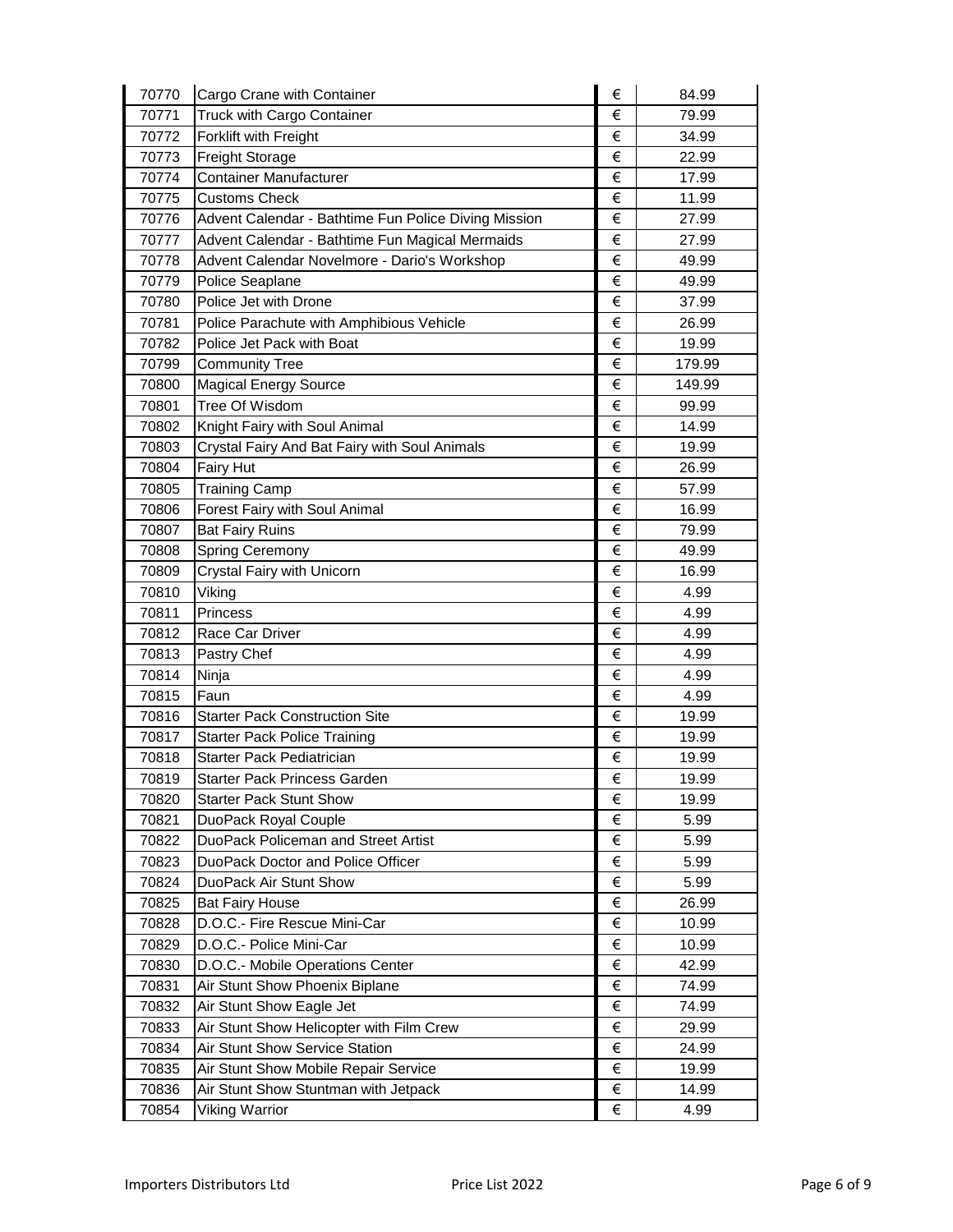| 70855 | Snowboarder                                      | € | 4.99   |
|-------|--------------------------------------------------|---|--------|
| 70856 | Space Ranger                                     | € | 4.99   |
| 70857 | Harpist                                          | € | 4.99   |
| 70858 | Police Officer                                   | € | 4.99   |
| 70859 | Snake Lady                                       | € | 4.99   |
| 70872 | Superhero                                        | € | 4.99   |
| 70873 | Man with E-Scooter                               | € | 4.99   |
| 70874 | <b>Horse Trainer</b>                             | € | 4.99   |
| 70875 | Soccer Player with Goal                          | € | 4.99   |
| 70876 | Child with Monster                               | € | 4.99   |
| 70877 | <b>Christmas Baker</b>                           | € | 4.99   |
| 70878 | <b>Warrior with Panther</b>                      | € | 4.99   |
| 70879 | <b>Boxing Champion</b>                           | € | 4.99   |
| 70880 | Graduate                                         | € | 4.99   |
| 70881 | Mermaids                                         | € | 4.99   |
| 70882 | DJ with Turntables                               | € | 4.99   |
| 70883 | Dog Sitter                                       | € | 4.99   |
| 70885 | <b>City Recycling Truck</b>                      | € | 29.99  |
| 70886 | Mermaids' Paradise                               | € | 29.99  |
| 70887 | Farm with Small Animals                          | € | 49.99  |
| 70888 | <b>Mars Expedition</b>                           | € | 49.99  |
| 70899 | Police Van with Lights and Sound                 | € | 24.99  |
| 70900 | Zoo Veterinary Practice                          | € | 24.99  |
| 70901 | D.O.C. - Advent Calendar                         | € | 29.99  |
| 70902 | Air Stunt Show Tiger Propeller Plane             | € | 19.99  |
| 70903 | Violet Vale - Merchant Carriage                  | € | 64.99  |
| 70904 | Novelmore Dragon Attack                          | € | 42.99  |
| 70905 | Starter Pack Knight Fairy with raccoon           | € | 14.99  |
| 70906 | Starter Pack Jet Ski with Banana Boat            | € | 14.99  |
| 70907 | <b>Starter Pack Fire Drill</b>                   | € | 14.99  |
| 70908 | <b>Starter Pack Bank Robbery</b>                 | € | 14.99  |
| 70909 | <b>Starter Pack Dino Rise: Fire Scorpion</b>     | € | 14.99  |
| 70910 | D.O.C.- The Headquarters                         | € | 159.99 |
| 70911 | D.O.C.- Fire Rescue Truck                        | € | 79.99  |
| 70912 | D.O.C.- Police Truck                             | € | 79.99  |
| 70913 | D.O.C.- Ambulance                                | € | 79.99  |
| 70914 | D.O.C.- Fire Brigade Emergency Vehicle           | € | 37.99  |
| 70915 | D.O.C.- Police Emergency Vehicle                 | € | 37.99  |
| 70916 | D.O.C.- Ambulance Emergency Vehicle              | € | 37.99  |
| 70917 | D.O.C.- Fire Rescue Action: Cat Rescue           | € | 16.99  |
| 70918 | D.O.C.- Police Action: Police Chase              | € | 16.99  |
| 70919 | D.O.C.- Ambulance Action: Help the Racing Driver | € | 16.99  |
| 70920 | <b>Classic Car Surprise</b>                      | € | 69.99  |
| 70921 | Mini Cooper                                      | € | 69.99  |
| 70922 | Mercedes-Benz 300 SL                             | € | 69.99  |
| 70923 | Porsche 911 Carrera RS 2.7                       | € | 69.99  |
| 70924 | Knight Rider - K.I.T.T                           | € | 79.99  |
| 70925 | Dino Mine                                        | € | 169.99 |
| 70926 | Guardian of the Lava Mine                        | € | 99.99  |
| 70927 | <b>Comet Corp Demolition Drill</b>               | € | 64.99  |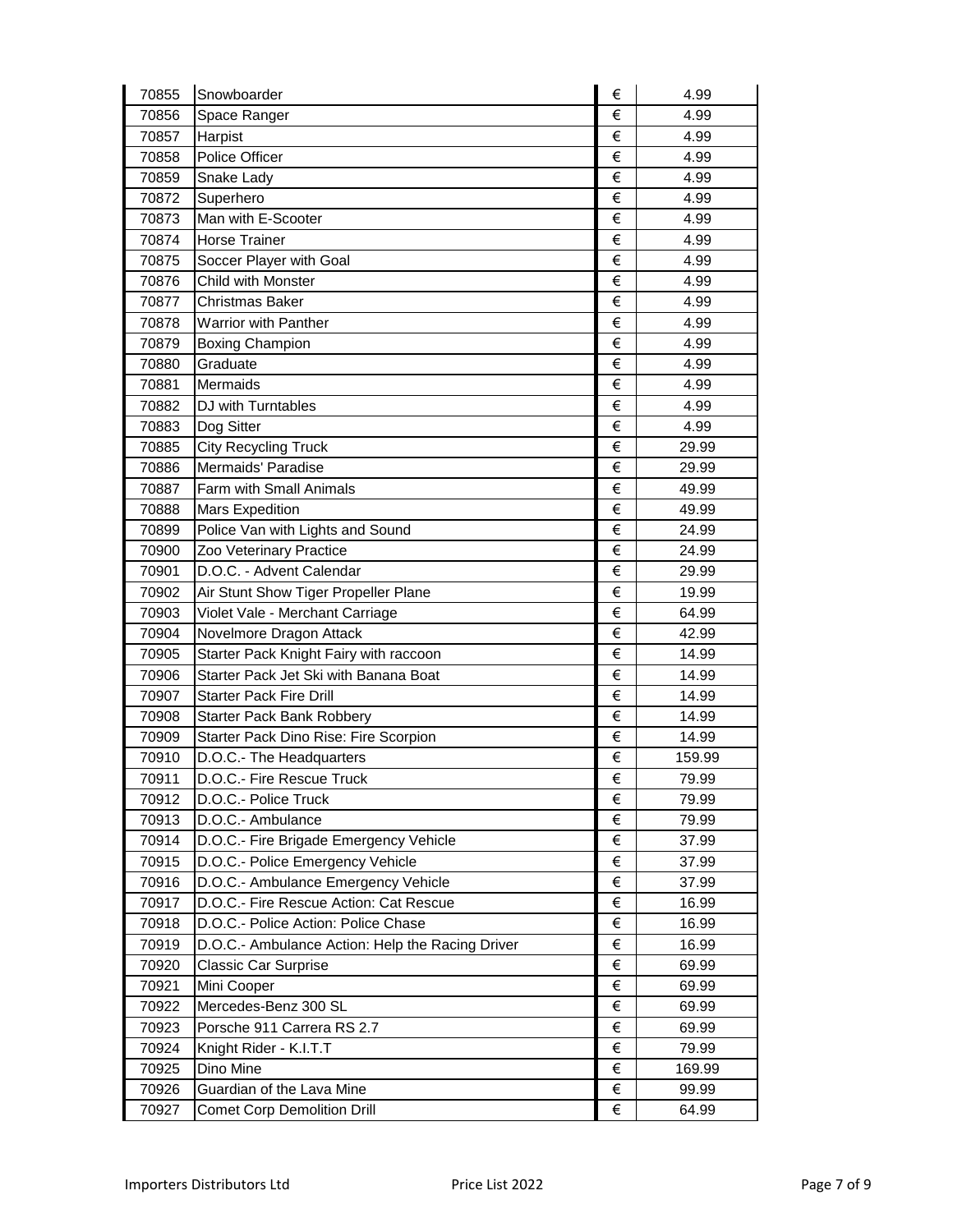| 70928 | Dino Robot                                        | € | 42.99  |
|-------|---------------------------------------------------|---|--------|
| 70929 | Dino Mine Missile                                 | € | 21.99  |
| 70930 | Mine Cruiser                                      | € | 16.99  |
| 70931 | Asterix: The village banquet                      | € | 169.99 |
| 70932 | Asterix: Hut of Vitalstatistix                    | € | 84.99  |
| 70933 | Asterix: Getafix with the caldron of Magic Potion | € | 26.99  |
| 70934 | Asterix: Roman troop                              | € | 16.99  |
| 70935 | Rescue Vehicles: Fire Engine with Tower Ladder    | € | 99.99  |
| 70936 | Rescue Vehicles: Ambulance with Lights and Sound  | € | 74.99  |
| 70959 | PLAYMOBIL FUNPARK FLAT BED TRUCK                  | € | 39.99  |
| 70985 | <b>Take Along Dollhouse</b>                       | € | 39.99  |
| 70986 | Modern House Floor Extension                      | € | 74.99  |
| 70987 | Pool Party                                        | € | 64.99  |
| 70988 | DeluxeTeenager's Room                             | € | 21.99  |
| 70989 | <b>Family Room</b>                                | € | 26.99  |
| 70990 | <b>Grandparents with Child</b>                    | € | 10.99  |
| 70991 | DuoPack ESA Astronaut and Robert                  | € | 5.99   |
| 70995 | <b>Horseback Riding Lessons</b>                   | € | 39.99  |
| 70996 | <b>Horse Riding Tournament</b>                    | € | 32.99  |
| 70997 | Pony Farm Birthday Party                          | € | 21.99  |
| 70998 | Pony Wagon                                        | € | 10.99  |
| 70999 | Horse Trio                                        | € | 13.99  |
| 71000 | <b>Icelandic Ponies with Foals</b>                | € | 11.99  |
| 71001 | Adventure Treehouse with Slide                    | € | 24.99  |
| 71002 | Unicorn Carriage with Pegasus                     | € | 24.99  |
| 71003 | <b>Tactical Unit Vehicle</b>                      | € | 24.99  |
| 71004 | Large Tractor                                     | € | 24.99  |
| 71015 | Asterix: Leader's tent with generals              | € | 49.99  |
| 71016 | Asterix: Cacofonix with treehouse                 | € | 64.99  |
| 71020 | Ferrari SF90 Stradale                             | € | 69.99  |
| 71023 | Sal'ahari Sands - Sands Stormer                   | € | 149.99 |
| 71024 | Sal'ahari Sands - Secret Scorpion Base            | € | 74.99  |
| 71025 | Sal'ahari Sands - Thunder Throne                  | € | 54.99  |
| 71026 | Sal'ahari Sands - Dune Blaster                    | € | 32.99  |
| 71027 | Sal'ahari Sands - Mammoth Attack                  | € | 26.99  |
| 71028 | Sal'ahari Sands - Arwynn's Quest                  | € | 14.99  |
| 71029 | Advent Calendars - Adventures of Ayuma            | € | 29.99  |
| 71030 | <b>Faires Acedemy</b>                             | € | 189.99 |
| 71031 | Fairy Carriage with Phoenix                       | € | 64.99  |
| 71032 | Moon Fairy Lake                                   | € | 49.99  |
| 71033 | Moon Fairy with Soul Animal                       | € | 14.99  |
| 71077 | <b>Starter Pack Wedding Ceremony</b>              | € | 19.99  |
| 71078 | Starter Pack Hot Rod                              | € | 19.99  |
| 71079 | Starter Pack Hang Glider                          | € | 19.99  |
| 71080 | Dragons: The Nine Realms- Wu & Wei with Jun       | € | 64.99  |
| 71081 | Dragons: The Nine Realms - Thunder & Tom          | € | 54.99  |
| 71082 | Dragons: The Nine Realms - Plowhorn & D'Angelo    | € | 49.99  |
| 71083 | Dragons: The Nine Realms - Feathers & Alex        | € | 42.99  |
| 71084 | Dragons: The Nine Realms- Icaris Lab              | € | 37.99  |
| 71085 | Dragons: The Nine Realms - Icaris ATV & Phil      | € | 21.99  |